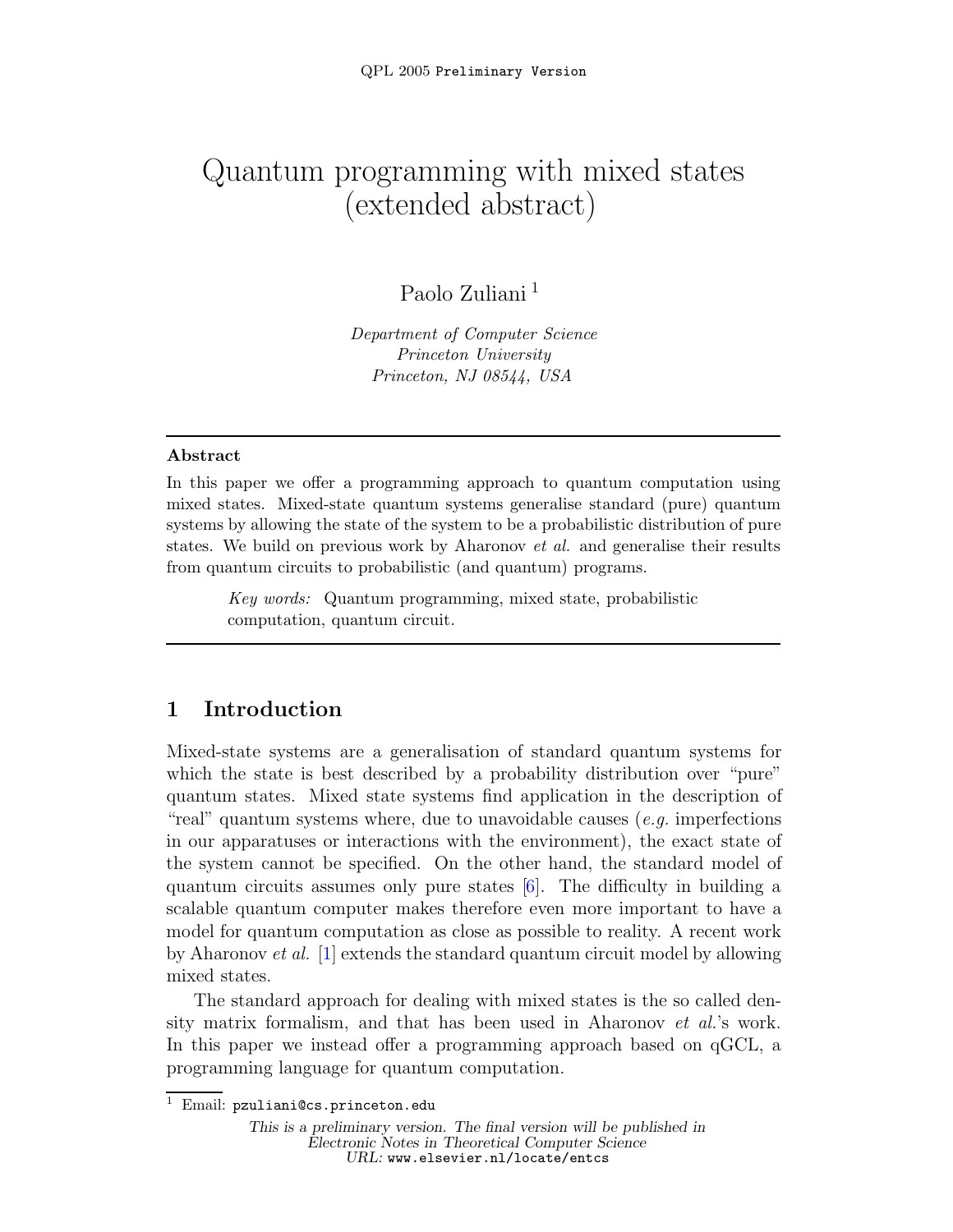## 2 Quantum programming

We give here a short presentation of the features of qGCL (a full introduction can be found in  $[8]$ .

#### 2.1 Quantum types

We define the type  $\mathbb{B} \cong \{0, 1\}$ , which we will treat as booleans or bits, depend-<br>in a subsequential of a large large the set of  $\mathbb{R}$  is a subsequently of a large set ing on convenience. A classical register of size  $n:\mathbb{N}$  is a vector of n booleans. The type of all registers of size  $n$  is then defined to be the set of boolean-valued functions on  $\{0, 1, \ldots, n-1\}$ :

$$
\mathbb{B}^n \stackrel{\sim}{=} \{0, 1, \ldots, n-1\} \longrightarrow \mathbb{B} \ .
$$

The quantum analogue of  $\mathbb{B}^n$  is the set of complex-valued functions on  $\mathbb{B}^n$ whose squared modulus sum to 1:

$$
q(\mathbb{B}^n) \stackrel{\sim}{=} \{ \chi : \mathbb{B}^n \longrightarrow \mathbb{C} \quad | \sum_{x : \mathbb{B}^n} |\chi(x)|^2 = 1 \}.
$$

An element of  $q(\mathbb{B})$  is called a *qubit* and that of  $q(\mathbb{B}^n)$  a *qureg*. Classical state is embedded in its quantum analogue by the Dirac delta function:

$$
\delta: \mathbb{B}^n \longrightarrow q(\mathbb{B}^n)
$$
  

$$
\delta_x(y) \stackrel{\sim}{=} (y = x).
$$

The range of  $\delta$ ,  $\{\delta_x \mid x : \mathbb{B}^n\}$ , forms a *basis* for quantum states, that is:

$$
\forall \chi \! : \! q(\mathbb{B}^n) \bullet \chi = \sum_{x: \mathbb{B}^n} \chi(x) \delta_x \, .
$$

The Hilbert space  $\mathbb{B}^n \longrightarrow \mathbb{C}$  (with the structure making it isomorphic to  $\mathbb{C}^{2^n}$ ) is called the *enveloping space* of  $q(\mathbb{B}^n)$ . The usual scalar product becomes the application  $\langle \cdot, \cdot \rangle : q(\mathbb{B}^n) \times q(\mathbb{B}^n) \to \mathbb{C}$  defined by:

$$
\langle \psi, \phi \rangle \cong \sum_{x : \mathbb{B}^n} \psi(x)^* \phi(x)
$$

where <sup>\*</sup> denotes complex conjugation. The *length* of  $\psi$  is defined  $\|\psi\| \triangleq \langle \psi, \psi \rangle^{\frac{1}{2}}$ .

#### 2.2 Quantum language qGCL

qGCL is an extension of pGCL [\[5\]](#page-10-3), which in turn extends Dijkstra's guardedcommand language with a probabilistic choice constructor in order to address probabilism. A guarded-command language program is a sequence of assignments, skip and abort manipulated by the standard constructors of sequential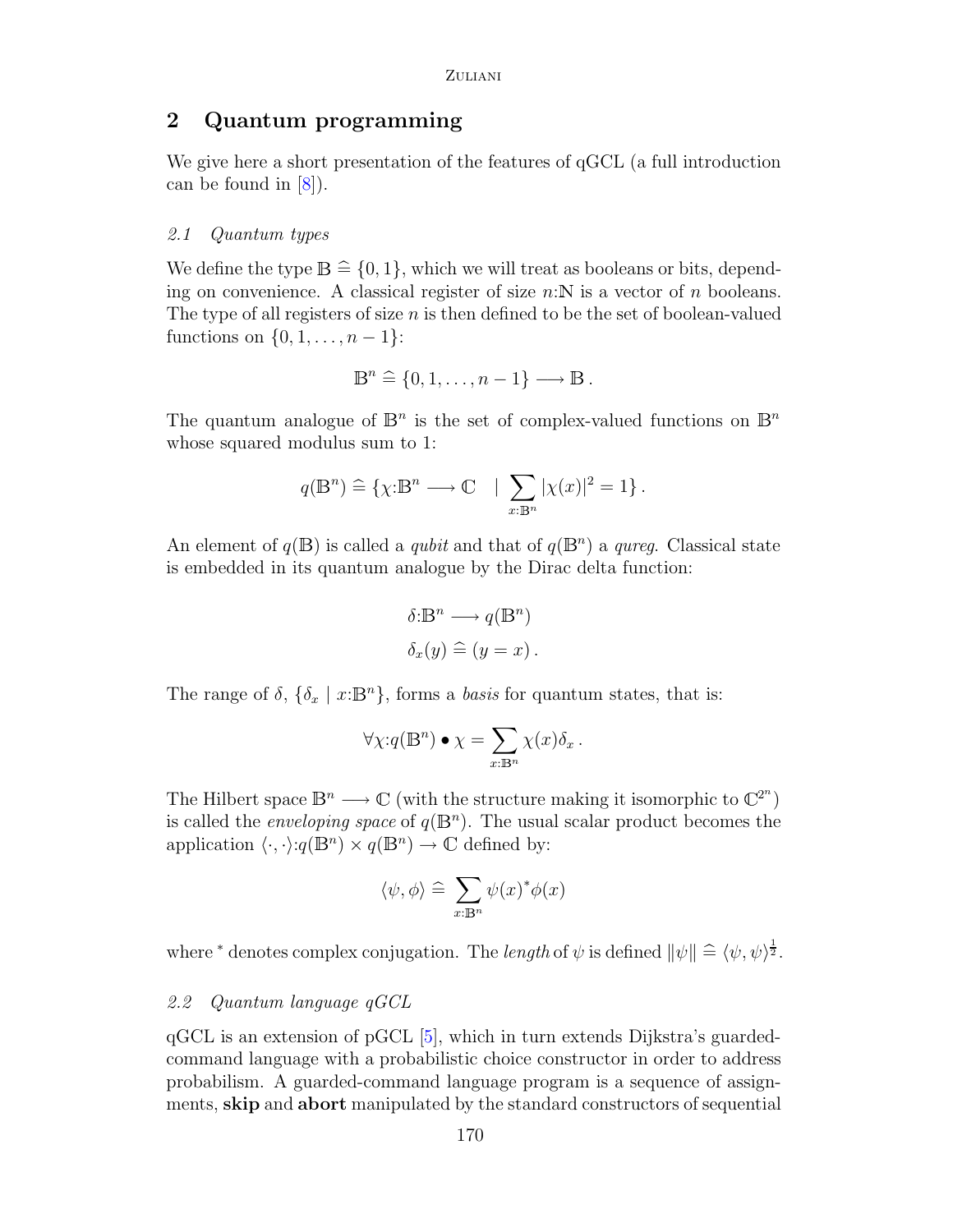composition, conditional selection, repetition and nondeterministic choice [\[3\]](#page-10-4). A quantum program is a pGCL program invoking quantum procedures and the resulting language is called qGCL. Quantum procedures can be of three different kinds: Initialisation (or state preparation) followed by Evolution and finally by *Finalisation* (or observation).

Initialisation is a procedure which simply assigns to its qureg state the uniform square-convex combination of all standard states

$$
\forall \chi: q(\mathbb{B}^n) \bullet \mathbf{In}(\chi) \widehat{=} \left(\chi := \frac{1}{\sqrt{2^n}} \sum_{x : \mathbb{B}^n} \delta_x \right).
$$

Quantum-mechanical systems evolve over time under the action of unitary transformations. Evolution thus consists of iteration of unitary transformations on quantum state. In qGCL unitary evolution may be introduced in two forms: explicit (unitary) transformations on quantum state and procedures. In this paper we shall use only the former, so for simplicity we do not describe the latter. Evolution of qureg  $\chi$  under unitary operator U is described via the following assignment:

$$
\chi := U(\chi).
$$

The no-cloning theorem [\[9\]](#page-10-5) forbids any assignment  $\chi := U(\psi)$  if (syntactically)  $\chi \neq \psi$ .

The content of a qureg can be read (measured) through quantum procedure Finalisation and suitable observables. An observable is defined from a family of pairwise orthogonal subspaces which together span the enveloping space of the qureg being read. The axioms of quantum mechanics assert that the measurement "reduces" the qureg to lie in one of those subspaces with different probabilities. The result of the measurement is a number which uniquely identifies the "target" subspace.

Let  $\mathcal O$  be an observable defined by the family of pairwise orthogonal subspaces  $\{S_i \mid 0 \leq i \leq m\}$ . In our notation we write  $\text{Fin}(\mathcal{O}, i, \chi)$  for the measurement of  $O$  on a quantum system described by state  $\chi$ : $q(\mathbb{B}^n)$ , where i stores the result determining the subspace to which state  $\chi$  is reduced. Finalisation is entirely defined using the probabilistic combinator of pGCL (see [\[8\]](#page-10-2) for an unabridged treatment); in our notation we write:

$$
\mathbf{Fin}(\mathcal{O}, i, \chi) \,\widehat{=}\,\,\oplus \,\left[\,\left(i, \chi := j, \frac{P_{S_j}(\chi)}{\|P_{S_j}(\chi)\|}\right)\,\,\text{or}\,\,\langle \chi, P_{S_j}(\chi) \rangle \,\,\big|\,\, 0 \leqslant j < m\,\,\right]
$$

where  $P_{S_j}$  is the projector onto subspace  $S_j$ .

In general, an observable is represented by a self-adjoint operator and the measurable values are exactly the eigenvalues of that operator. It is a generalisation, since by the well-known spectral theorem the eigenspaces of a self-adjoint operator are pairwise orthogonal and complete the enveloping space. That definition of Fin remains valid when an observable  $\mathcal O$  is defined by a self-adjoint operator O.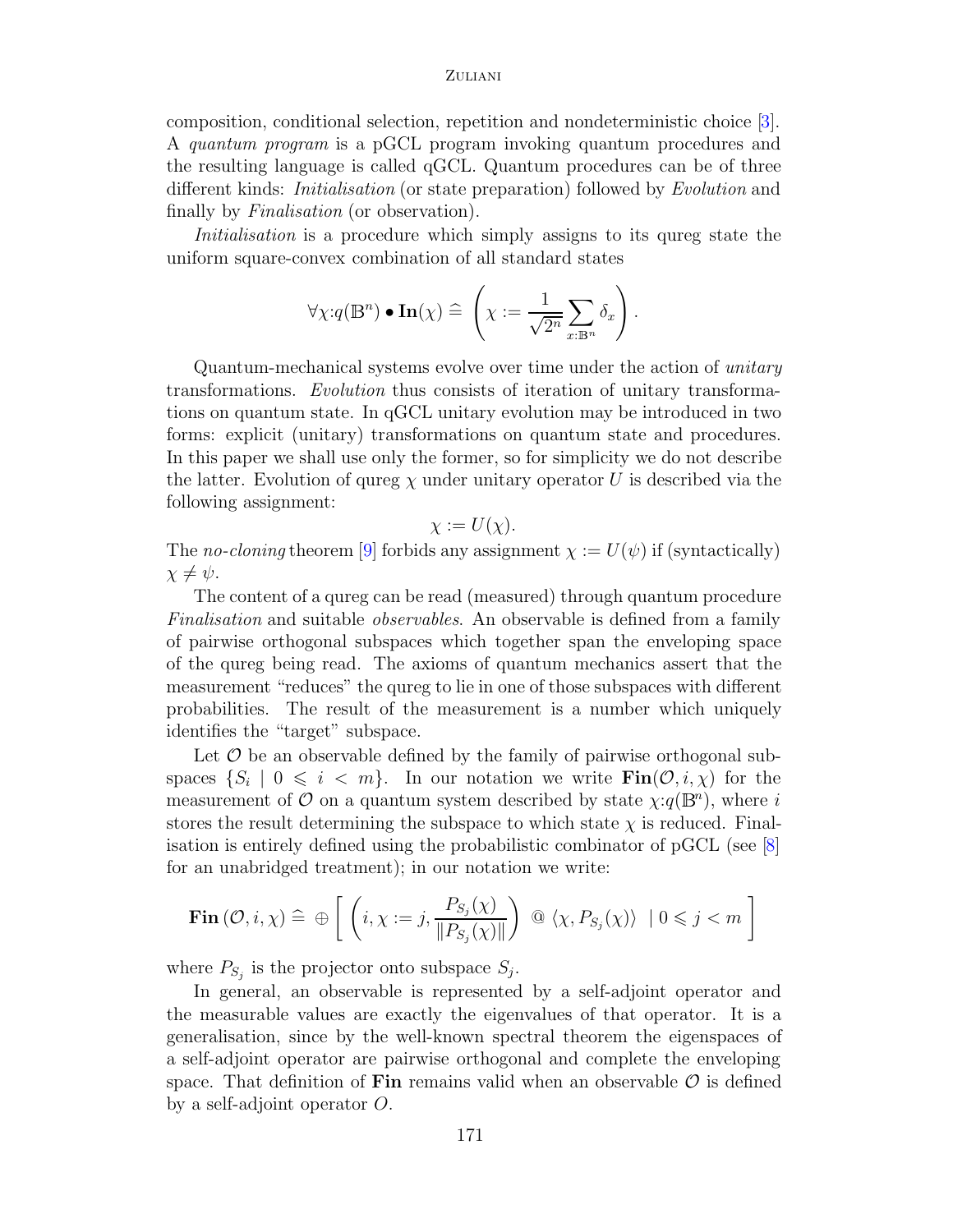The BNF syntax for qGCL is as follows:

$$
\langle qprogram \rangle ::= \langle qstatement \rangle \{ \} \langle qstatement \rangle \}
$$
\n
$$
\langle qstatement \rangle ::= \chi := \langle unitary \ op \rangle(\chi) |
$$
\n
$$
Fin(\langle identifier \rangle, \langle identifier \rangle, \langle identifier \rangle) |
$$
\n
$$
Ship | x := e | \langle loop \rangle | \langle conditional \rangle |
$$
\n
$$
\langle nondeterministic \ choice \rangle |
$$
\n
$$
\langle probabilistic \ choice \rangle | \langle local \ block \rangle
$$
\n
$$
\chi ::= \langle identifier \rangle
$$
\n
$$
\langle loop \rangle ::= while \langle cond \rangle \ do \langle qstatement \rangle \ od
$$
\n
$$
\langle cond \rangle ::= \langle boolean \ expression \rangle
$$
\n
$$
\langle conditional \rangle ::= \langle qstatement \rangle \lhd \langle cond \rangle \rhd \langle gstatement \rangle
$$
\n
$$
\langle nondeterministic \ choice \rangle ::= \langle qstatement \rangle \sqsubset \langle qstatement \rangle
$$
\n
$$
\langle probabilistic \ choice \rangle ::= \langle qstatement \rangle p \oplus \langle qstatement \rangle
$$
\n
$$
\langle local \ block \rangle ::= \text{var} \bullet \langle qstatement \rangle \text{rav}
$$

where  $\langle unitary op \rangle(\chi)$  is just some mathematical expression involving qureg  $\chi$ - such expression should of course denote a unitary operator. qGCL supports procedures and specifications, which we omit here since we shall not use them.

Both probabilistic and nondeterministic choice may be written using a prefix notation, in case the branches are more than two. Let  $[ (P_j, r_j) | 0 \leq$  $j < m$  ] be a finite indexed family of (program, number) pairs with  $\sum_{j}^{ } r_j = 1$ , then the probabilistic choice in which  $P_j$  is chosen with probability  $r_j$  is written in prefix form:  $\bigoplus P_j \subseteq r_j \mid 0 \leq j \leq m$ . For nondeterministic choice the notation is similar.

## 3 Computing with mixed states

In this Section we compare and extend results of Aharonov *et al.* [\[1\]](#page-10-1). We begin by generalising their Theorem 1, which established that the quantum circuit model with mixed states is as efficient as the "standard" (*i.e.* unitary) quantum circuit model. We argue that such efficiency extends to any reversible and probabilistic program.

#### 3.1 Equivalence of computing models

<span id="page-3-0"></span>Aharonov et al. [\[1\]](#page-10-1) proved that one could use quantum circuits with mixed states, paying only a polynomial slowdown. We generalise this result by means of the following theorem.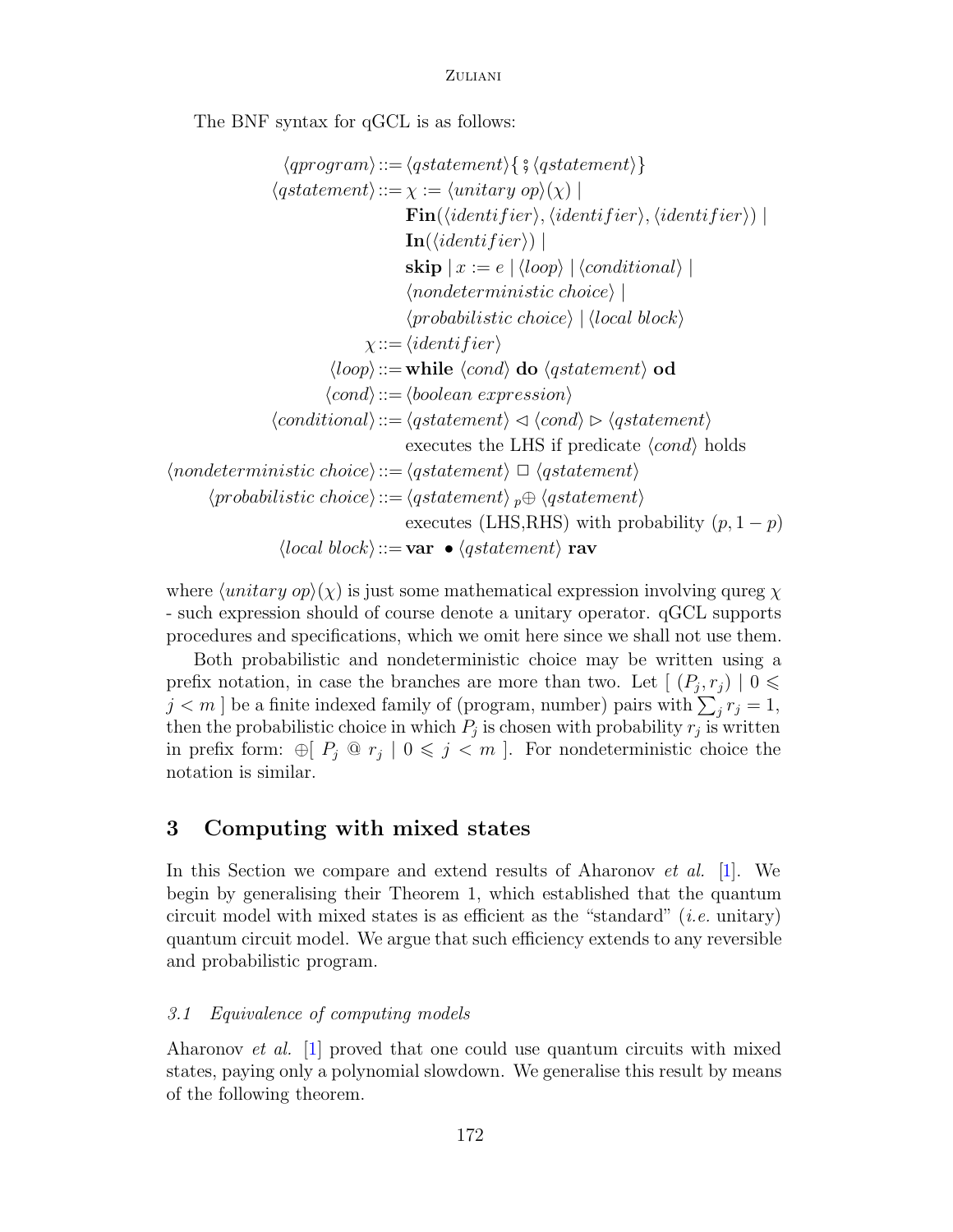Theorem 3.1 Probabilistic (terminating) programs can be efficiently simulated by reversible probabilistic programs.

**Proof** It is well known that deterministic computations can be efficiently simulated by reversible machines  $\boxed{2}$ . In  $\boxed{10}$  we proved that any terminating probabilistic program can be replaced by an equivalent but reversible (probabilistic) program. In particular, one can reverse a binary probabilistic choice using a boolean and a conditional as a reverse statement, as shown in the following table:

| statement S    | reversible statement $S_r$                                                                          | inverse statement $S_i$                     |
|----------------|-----------------------------------------------------------------------------------------------------|---------------------------------------------|
| $R_p \oplus S$ | push $b \hat{y}$                                                                                    | pop $b$ ;                                   |
|                | $(R_r \mathbin{\S} \mathbf{push}\ T) \mathbin{{\Bbb P}} \oplus (S_r \mathbin{\S} \mathbf{push}\ F)$ | $(R_i \triangleleft b \triangleright S_i)\$ |
|                |                                                                                                     | $\mathbf{pop}\;b$                           |

where  $v:D$  for some data type D and b is a boolean variable.  $\Box$ 

To see that Theorem [3.1](#page-3-0) generalises Aharonov et al.'s Theorem 1 we note that a quantum circuit with mixed states  $Q$  can be evidently implemented as a probabilistic program  $P_Q$ . Next, by virtue of Theorem [3.1,](#page-3-0)  $P_Q$  can be efficiently simulated by a reversible program, which could then be implemented as a unitary transformation.

It is worth seeing how one could actually simulate a quantum program with mixed states using just unitary evolution. In this case the problem is of course how to simulate a measurement unitarily. The standard approach to the problem uses the "superoperator" approach to Quantum Mechanics, in which the state is no longer a complex vector but rather a particular kind of complex matrix, the so-called *density matrix*. Then, admissible operations on a quantum system (including measurements) are postulated to be a special type of linear maps (also called superoperators) over matrices. In particular, any quantum operation is represented by some completely positive and tracepreserving superoperator. Finally, Stinespring-Kraus' decomposition theorem [\[4\]](#page-10-8) establishes that any completely positive map is trace-preserving if and only if it is implemented by a unitary operator over a larger space. Such operator is called a dilation (or unitary embedding).

We now exemplify Stinespring-Kraus' theorem in the special case of a quantum measurement operator. Consider the measurement  $\mathcal O$  represented by the family of orthogonal finite Hilbert spaces  $\{\mathcal{H}_i \mid 0 \leq i \leq m\}$  decomposing the Hilbert space  $\mathcal{H}$ :

$$
\mathcal{H}=\bigoplus_{0\leq i
$$

where ⊕ here denotes direct sum of subspaces. Such measurement is then described by the following dilation:

$$
D: \mathcal{H} \to \mathcal{H} \otimes \mathcal{H}_E
$$
  

$$
D(v) \hat{=} \bigoplus_{0 \le i < m} P_i(v) \otimes \delta_i
$$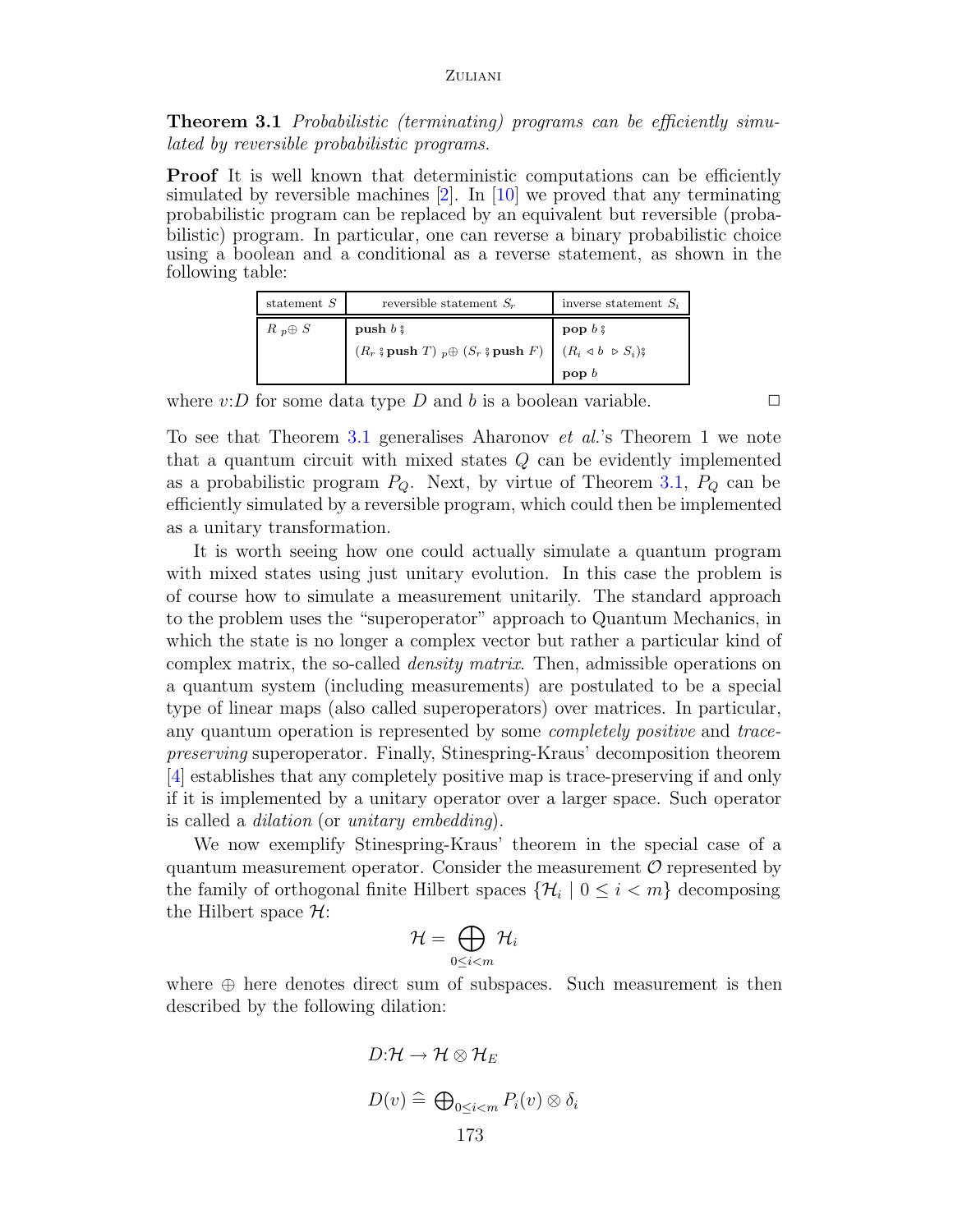where  $P_i$  is the projector over  $\mathcal{H}_i$  and  $\mathcal{H}_E$  is a Hilbert space of dimension m. It can be shown that  $D$  is indeed unitary.

The Hilbert space  $\mathcal{H}_E$  can be thought as the "environment" and in such case we have that any quantum system evolves unitarily together with its environment, leading eventually to a complicated entanglement. Therefore, we see that one of the main problems to the realisation of quantum computers, i.e. decoherence, is mathematically equivalent to entanglement between the computer and its environment. In the case of quantum computation we also observe that the environment can be used as a "pointer" to the state of the computation, as  $\mathcal{H}_E$  may describe the status of some macroscopic apparatus returning visible measurements.

We now give an alternative, programming-oriented approach for unitary finalisation. It cannot fully "simulate" finalisation, but it seems to be adequate for all practical purposes. Suppose measurement  $\mathcal O$  is non-degenerate; we recall that Fin is the probabilistic choice:

$$
\mathbf{Fin}(\mathcal{O}, r, \chi) \,\,\widehat{=}\,\,\oplus\,\,\left[\,\,\left(r, \chi := j, \frac{P_j(\chi)}{\|P_j(\chi)\|}\right)\,\,\text{or}\,\,\langle\chi, P_j(\chi)\rangle \,\,\left|\,0 \leqslant j < m\,\,\right]\right]
$$

where  $P_j$  is the projector onto subspace  $\mathcal{H}_j$ . In Theorem [3.1](#page-3-0) we saw how to reverse (binary) probabilistic choice: the multiple choice used by Finalisation can be clearly handled by nested binary choices. Reversibility of assignments are addressed via stack operations:  $r$  is a standard variable and this does not pose any problem (the push operation can be implemented as a copy using the CNOT quantum transformation);  $\chi$  is a qureg and the no-cloning theorem forbids copying of quregs. However, we show that Finalisation can be performed unitarily by using swap operations and an extra qureg. Without loss of generality we consider diagonal Finalisation, since basic results of linear algebra show that any observation can be unitarily reduced to a diagonal observation. It is possible to prove the following refinement:

$$
\begin{aligned} &\textbf{Fin}(\Delta,r,\chi)\\ &\sqsubseteq\\ &\oplus\left[r:=j\,\, @\,\left|\chi(j)\right|\mid 0\leqslant j < m\,\,\right]\S\,\Box\,\Big[r=i\rightarrow \psi,\chi:=\delta_i,\tfrac{\chi(i)}{|\chi(i)|}\delta_i\mid 0\leqslant i < m\Big] \end{aligned}
$$

where  $\psi:q(\mathbb{B}^m)$ . The probabilistic choice over r can be reversed as discussed, and the conditional does not evidently pose problems. For  $\chi$  we note that  $\chi(i)$  $\frac{\chi(i)}{|\chi(i)|}$  is a complex number of modulus 1 (also known as the *global phase*) and Quantum Mechanics' axioms consider  $\chi$  and  $\psi$  as physically equivalent states, in the sense that no subsequent measurement is able to distinguish them. Therefore we can unitarily swap  $\chi$  and  $\psi$  and let the computation going on over  $\chi$ .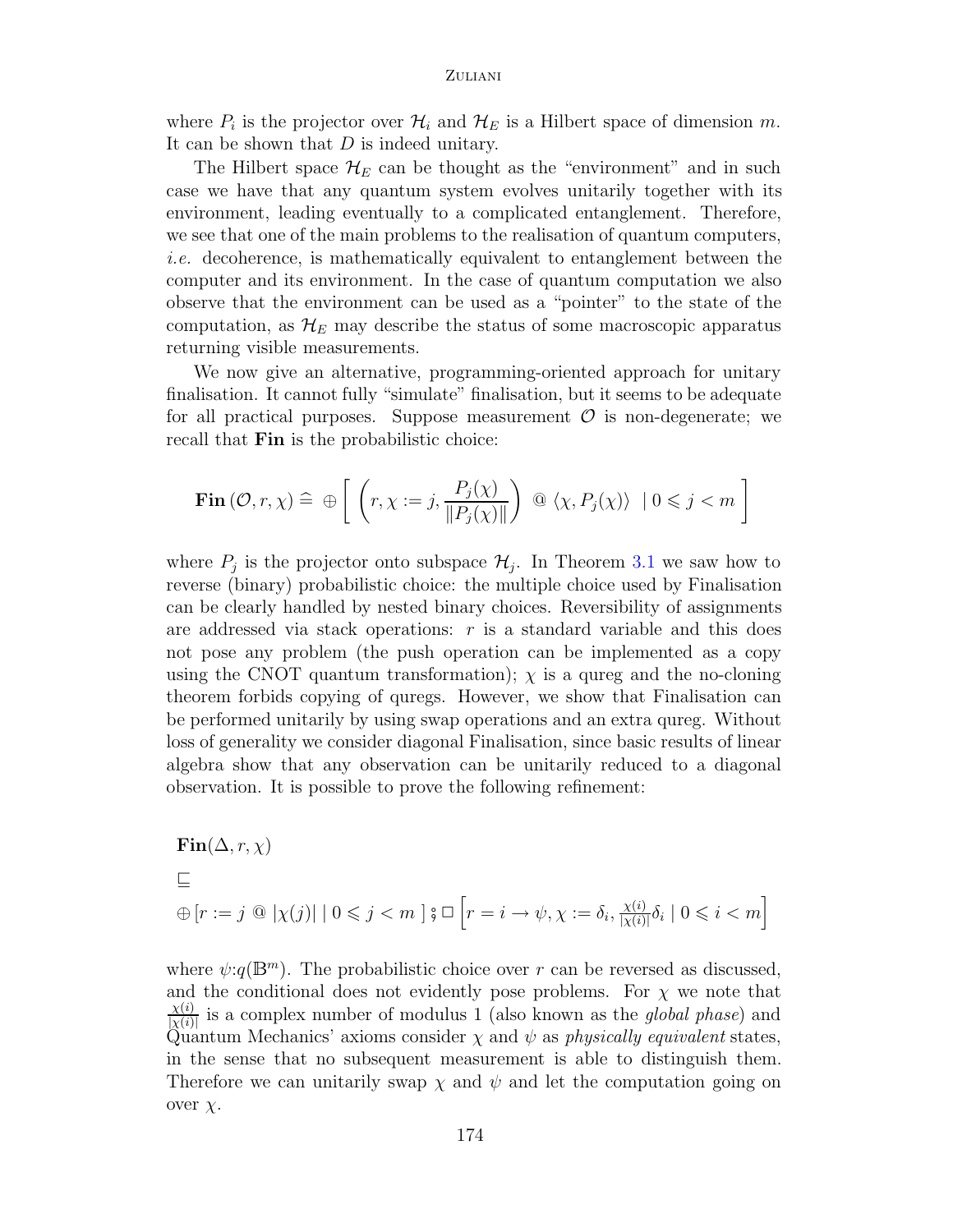A similar argument cannot be applied in the case of degenerate observables. Suppose  $\mathcal O$  is degenerate, then it is easy to show that:

$$
Fin(\mathcal{O}, r, \chi)
$$
  
=  

$$
\bigoplus \left[ r := j \text{ @ } \langle \chi, P_j(\chi) \rangle \mid 0 \leq j < m \right] \S \square \left[ r = i \to \chi := \frac{P_j(\chi)}{\|P_j(\chi)\|} \mid 0 \leq i < m \right]
$$

and since the  $P_j$ 's may project over *l*-dimensional subspaces  $(l > 1)$ , we cannot substitute  $\chi$  with a physically equivalent qureg. Also, a projector does not preserve traces, so Stinespring-Kraus' implies that we cannot unitarily implement each branch of the conditional.

We conclude by observing that one can always bring finalisation at the end of a computation: this is the so called principle of deferred measurement [\[6\]](#page-10-0). In qGCL it translates as the following lemma.

Lemma 3.2 (Principle of deferred measurement) For  $\chi$ : $q(\mathbb{B}^n)$ ,  $r:\mathbb{B}^n$ , observable  $\mathcal{O}$ , and unitary operator  $\mathcal U$  over  $\chi$ , it holds:

$$
\begin{pmatrix} \textbf{Fin}(\mathcal{O}, r, \chi) \mathbf{S} \\ \chi := U(\chi) \end{pmatrix} = \begin{pmatrix} \chi := U(\chi) \mathbf{S} \\ \textbf{Fin}(\mathcal{O}', r, \chi) \end{pmatrix}
$$

where  $\mathcal{O}'$  is the observable corresponding to the self-adjoint operator  $UOU^{-1}$ (O corresponding to  $\mathcal{O}$ ).

#### Proof Omitted.

Therefore one could in principle avoid irreversible computations until it is absolutely necessary, at the end of the computation (though it remains to be understood if this can be done also for iterating computations, *i.e.* programs using loops).

#### 3.2 Probabilistic subroutines

In this Section we address Aharonov *et al.*'s [\[1\]](#page-10-1) solution for the "subroutine" problem" in quantum computation: in general, the function computed by a quantum circuit is a probabilistic one, therefore a problem arises when one wants to use such functions as subroutines in a bigger quantum circuit, since the standard theory of quantum circuits allows pure states only. Aharonov et al. first show how to formalise probabilistic function in the mixed-state model and then they show that such model is only polynomially faster than the standard quantum circuit model. In particular, their Theorem 2 establishes that any probabilistic function can be "simulated" by a standard quantum circuit using only a polynomially greater number of gates, with respect to the mixed-state quantum circuit implementation. Theorem 2 states that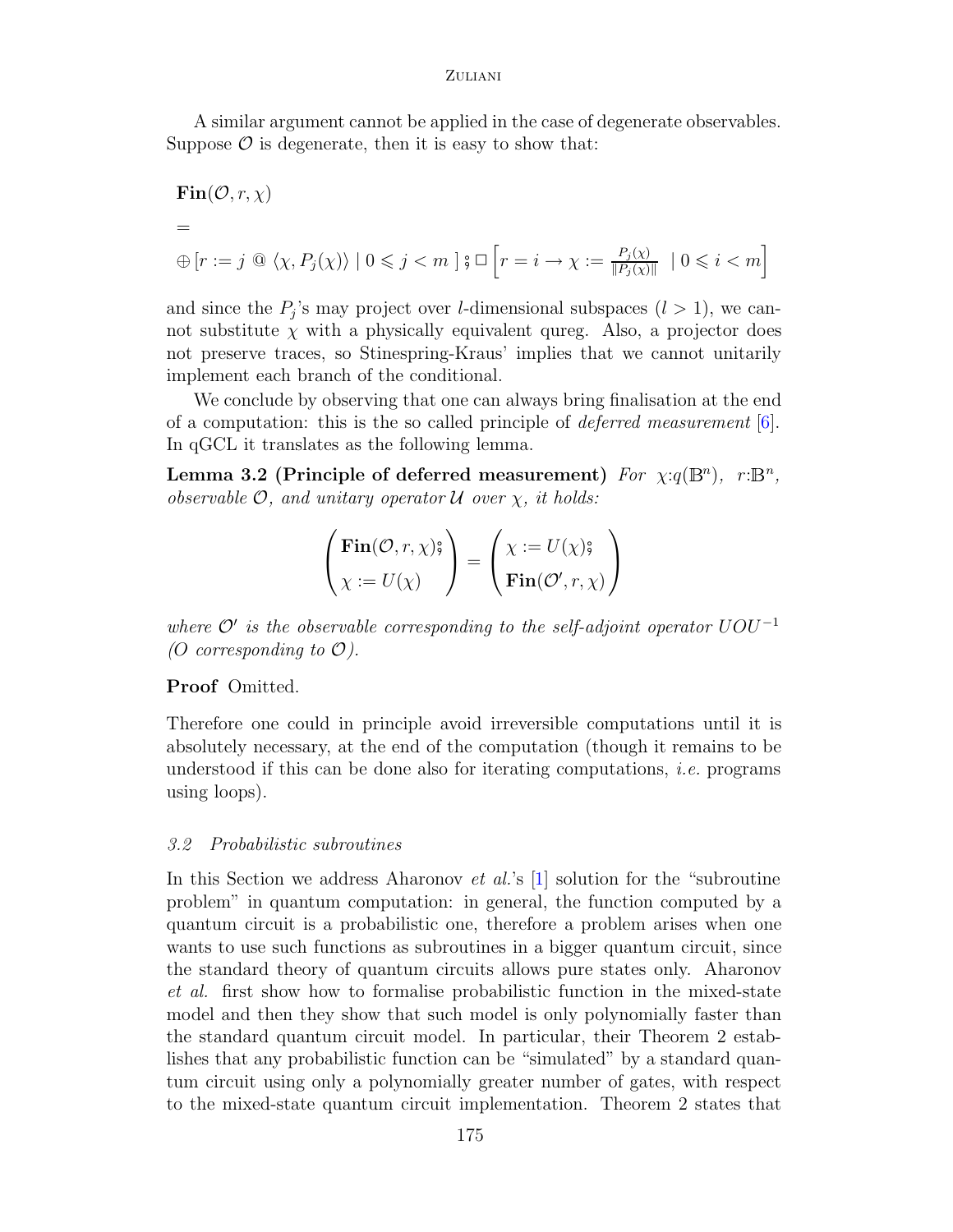$FQP^{FQP} = FQP$ , where  $FQP$  is the set of probabilistic functions efficiently computable by quantum circuits.

A probabilistic function is defined as a function which outputs a number with probability depending on the input. More formally:

$$
\label{eq:2} \begin{split} f\text{:}\mathbb{B}^m&\to [0,1]^{\mathbb{B}^p}\\ f(i)&\stackrel{\frown}{=}} j\quad\text{with probability }p_{i,j}\,,\quad\forall i\text{:dom}(f)\bullet\sum_j p_{i,j}=1\;. \end{split}
$$

It can be shown that any such function can be represented as a probabilistic choice over a number of deterministic functions:

$$
f = \bigoplus \left[ d \mathbb{Q} \ w_d \mid d(\mathbb{B}^m \to \mathbb{B}^p) \right]
$$

where  $w_d \nightharpoonup \prod_i p_{i,d(i)}$  is of course the probability that (deterministic) function d gets applied. Aharonov *et al.* use this decomposition to define a *subroutine* gate that implements f as a mixed state in which the unitary version of all the deterministic functions d's are applied to the initial state with the induced probability  $w_d$ 's. Next, they show that the subroutine gate can be efficiently implemented unitarily (the result mainly stems from the previous Theorem 1, of course).

We now consider the same problem in qGCL. The subroutine gate which implements function  $f \,\widehat{=} \,\oplus \,\left[ f_d \,\otimes \,w_d \,\right] 0 \leq d < t$  ] is defined as:

$$
G \,\widehat{=}\,\oplus\, [\,\chi := U_d(\chi)\,\,\textcircled{1}\,w_d\mid 0 \leq d < t\,\,]
$$

where  $U_d$  is the unitary implementation of function  $f_d$ . We argue that in qGCL there is no "subroutine problem", i.e. probabilistic functions are naturally manipulated by the language. In fact, given the mixed state  $\rho = \{(\psi_i, b_i) \mid$  $0 \leq i \leq n$  it is easy to show that the evolution of  $\rho$  by G in qGCL is equivalent to that offered by the subroutine gate. In qGCL it can be proved that:

$$
(\oplus \left[ \chi := \psi_i \otimes b_i \mid 0 \le i < n \right] \mathfrak{z} \cdot G) =
$$
  

$$
\oplus \left[ \chi := U_d(\psi_i) \otimes b_i w_d \mid 0 \le i < n, 0 \le d < t \right]
$$

which is exactly the action over  $\rho$  of the subroutine gate implementing f.

With respect to the unitary implementation of  $G$  we can show the following refinement:

$$
G \sqsubseteq (\oplus \ [r := d \ @ \ w_d \mid 0 \leq d < t \ ] \S \ \Box [r = d \rightarrow \chi := U_d(\chi) \mid 0 \leq d < t])
$$

which means that  $G$  can be implemented (as intuition suggests) via a classical probabilistic choice and then a conditional. The probabilistic choice can be of course realised as a quantum computation. Without loss of generality we may suppose that  $\exists k \mid 2^k = t$  and therefore with a qureg of size k we can simulate the probabilistic choice above as the tossing of  $k$  biased coins. The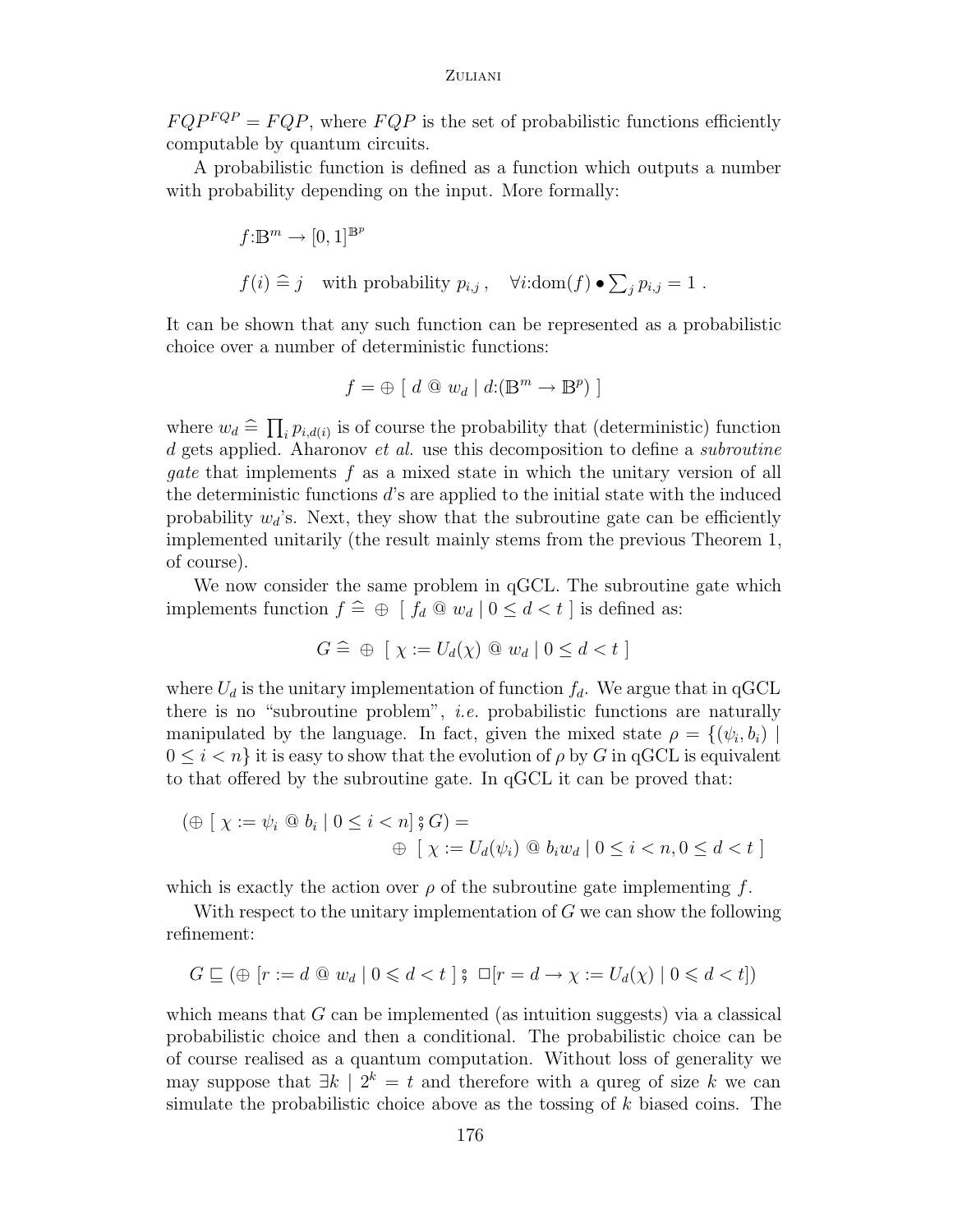complexity of this method is parameterised by the number  $t$  of deterministic functions composing  $f$ , and an efficient implementation is possible, as the  $k$ quantum coins are independent and thus can be initialised and measured by an operator acting on the whole qureg. Therefore an equivalent of Theorem 2 holds for qGCL. Actually, Theorem [3.1](#page-3-0) allows us to state that:

Theorem 3.3 Probabilistic subroutines do not strengthen reversible computation, since they can be efficiently simulated by reversible programs.

#### 3.3 Error propagation

Finally, we set the background for studying error propagation in quantum programs with mixed states. Aharonov *et al.* [\[1\]](#page-10-1) showed that in quantum circuit with mixed states, errors add linearly. Their Theorem 3 states that if a circuit using L gates, each with at most  $\epsilon$  error, then the total error of the circuit is at most  $O(L\epsilon)$ . The result is proved within the superoperator approach, by defining an extension of the usual trace norm of operators.

Intuitively, a faulty gate  $F$  can be described in qCCL as:

$$
F = (\chi := U_{\epsilon}(\chi) \, \delta \oplus \chi := U(\chi))
$$

where  $U_{\epsilon}$  is the unitary "error" operator, and  $\delta$  is the probability that  $U_{\epsilon}$  is applied, instead of the correct operator  $U$ . The error of such a gate could then be just  $\delta \epsilon$ , where  $\epsilon \cong \sup_{\chi} ||U(\chi) - U_{\epsilon}(\chi)||$ . It seems that this model offers some flexibility over the single-parameter model of Aharonov et al., since F can model the difference between the correct and the perturbed state, but also the probability of this happening. That might result useful when modelling real mixed-state systems (this is actually the model used in  $|7|$ ). The  $U_{\epsilon}$  being unitary is an assumption which turns out to be handy in calculations, but we recall that by the Stinespring-Kraus' theorem we can replace any quantum operation with a suitable unitary operator. This motivates such an assumption of the unitarity of  $U_{\epsilon}$ .

However, one quickly realises that this error model is not adequate for calculations, because of the explosion of the probabilistic choice branches. We thus need a more compact formalism, and that is the task we start here.

We begin by defining mixed states, which can be thought as probability distributions over finite sequences of pure states.

**Definition 3.4** For a Hilbert space  $H$  we define

$$
mixed(\mathcal{H})\cong \Delta (iseq(\mathcal{H}))
$$

where iseq( $\mathcal H$ ) denotes the finite injective sequences of elements of  $\mathcal H$ .

Any element of mixed( $\mathcal{H}$ ) can be written as the matrix product  $\sigma M$ , where  $\sigma$  is the row vector of probabilities, and M is the matrix of the amplitudes (each column corresponds to a vector state). We have the following lemma.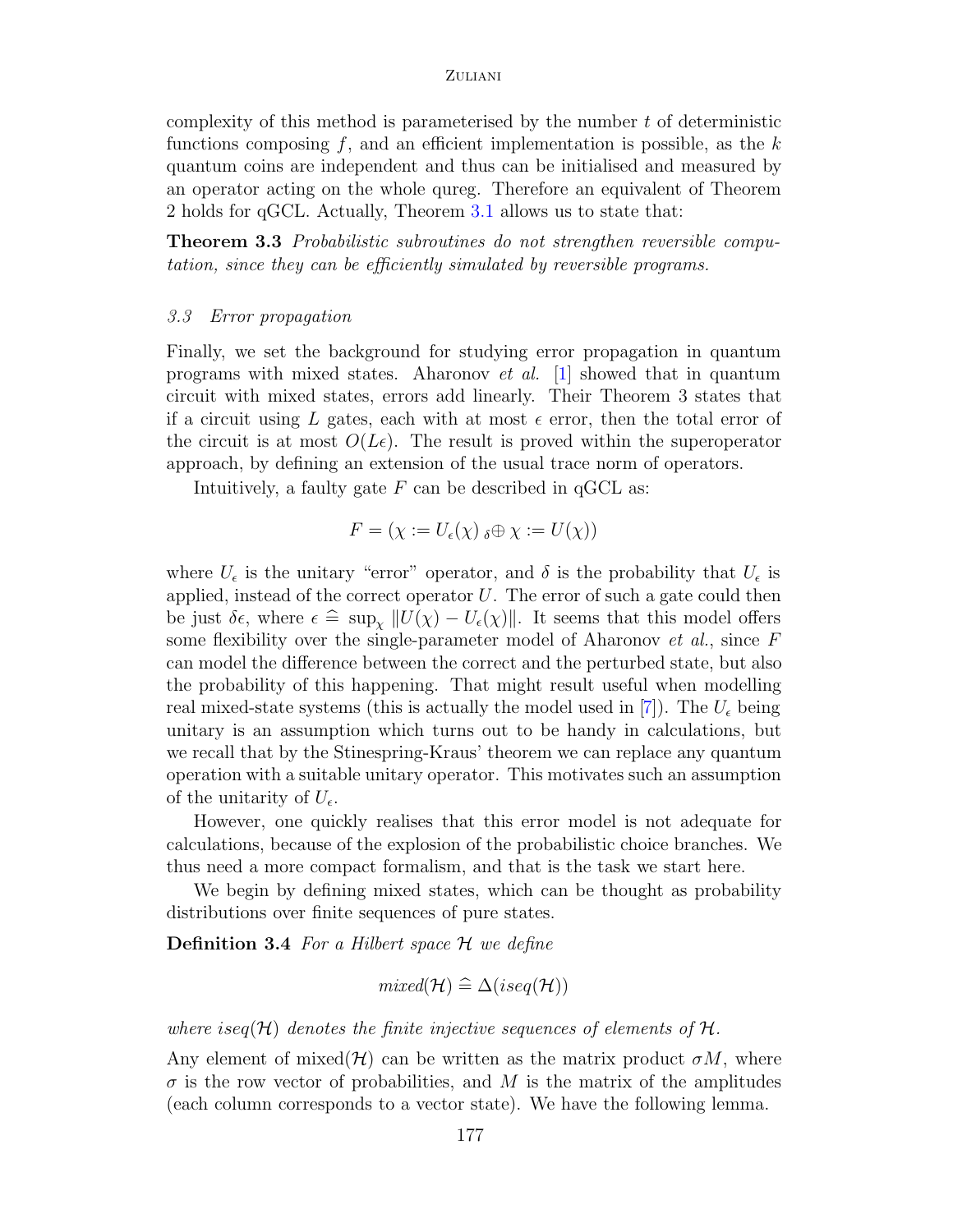Lemma 3.5

```
\sigma |M|^2:\Delta(\mathcal{H})mixed(\mathcal{H}_1 \bigoplus \mathcal{H}_2) = mixed(\mathcal{H}_1) \; cc \; mixed(\mathcal{H}_2)\text{mixed}(\mathcal{H}_1 \bigotimes \mathcal{H}_2) = \text{mixed}(\mathcal{H}_1) \supset \emptyset \text{ mixed}(\mathcal{H}_2)
```
where  $|M|^2$  is the matrix of the moduli and cc means convex combination.

#### Proof Omitted.

The ⊗ tensor product of sequences used in the last lemma can be easily defined from the regular tensor product of vectors. We now define a unitary evolution for mixed states.

**Definition 3.6** For a unitary operator U over quregs in  $H$  we define U over mixed states:

$$
\mathcal{U}: \text{ mixed}(\mathcal{H}) \to \text{ mixed}(\mathcal{H})
$$
\n
$$
\mathcal{U}(p_i, \chi_i; \sigma') \cong p_i, U(\chi); \mathcal{U}(\sigma')
$$
\n
$$
\mathcal{U}([[]) \cong ([])
$$

where  $\left[\right]$  denotes the empty sequence and  $\sigma'$  the tail of  $\sigma$ .

**Lemma 3.7** Let  $H$  be a Hilbert space and U a unitary operator over  $H$ , then:

- mixed $(\mathcal{H})$  is a Hilbert space;
- $U$  is unitary.

Proof Omitted.

The faulty gate  $F$  can be generalised to work on mixed states.

#### Definition 3.8

$$
\mathcal{F}:mixed(\mathcal{H}) \to mixed(\mathcal{H})
$$
  

$$
\mathcal{F}(p_i, \chi_i; \sigma') \cong p_i \delta, U_{\epsilon}(\chi_i); p_i(1-\delta), U(\chi_i); \mathcal{F}(\sigma')
$$
  

$$
\mathcal{F}([[]) \cong ([])
$$

## 4 Conclusions

We offered a programming approach for a model of quantum computation based on mixed states, and in doing so we obtained mild generalisations of previous work. As a future work we hope to use this formalisation to analyse the propagation of errors in a quantum computation involving mixed states.